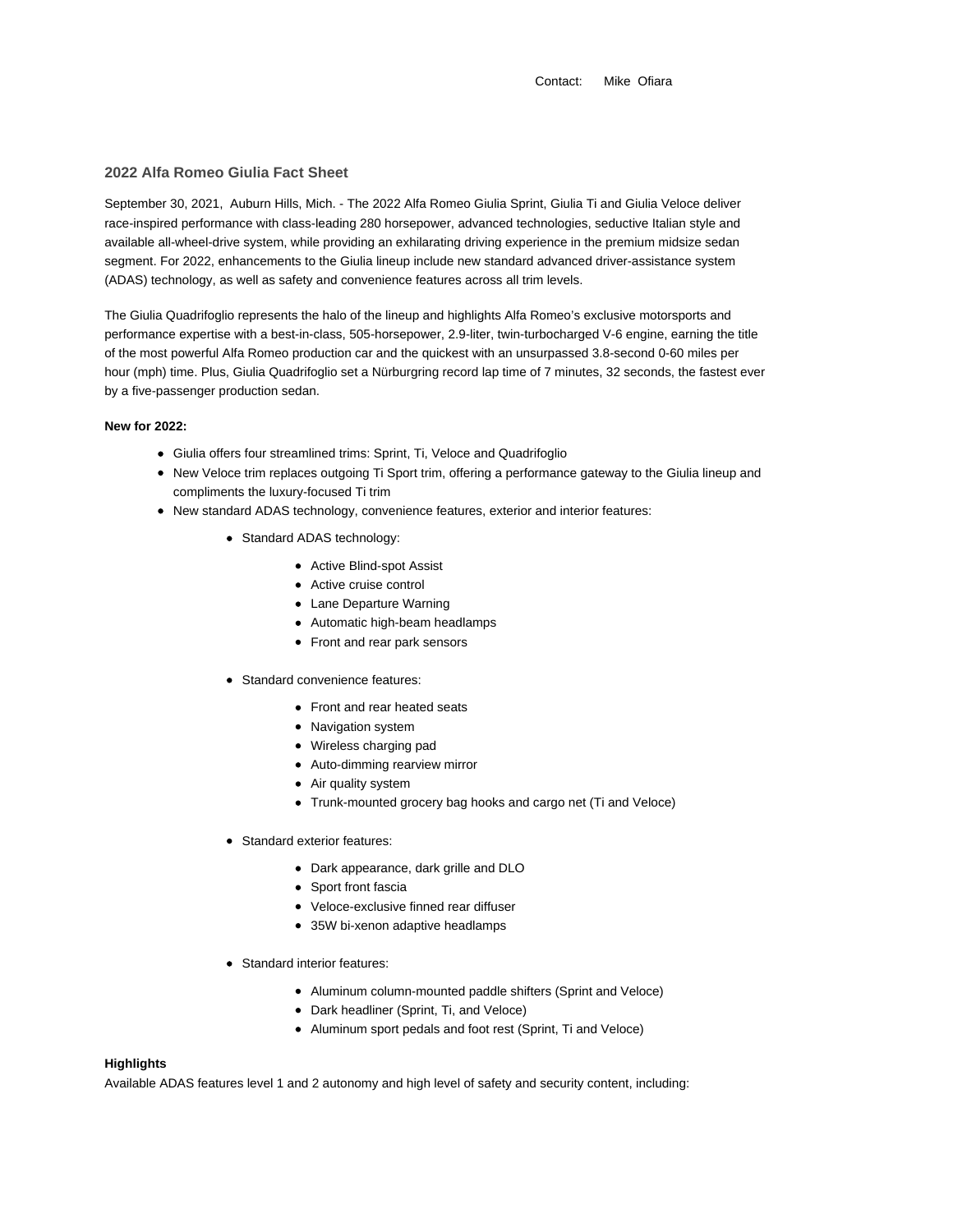- Highway Assist System
- **•** Traffic Jam Assist system
- Traffic Sign Recognition
- Lane Keep Assist
- Active Blind-spot Assist
- Driver attention alert
- Intelligent Speed Assist
- Standard Full-speed Forward Collision Warning-Plus

Standard 8.8-inch center touchscreen display with state-of-the-art connectivity and additional standard content, including:

- Driver-configurable interactive widgets and horizontal scroll for additional personalization with improved layout, vehicle performance pages and expanded navigation view
- Standard 7-inch thin-film transistor (TFT) driver instrument cluster screen displays vehicle information, including advanced ADAS functionality and vehicle information pages
- Host of connectivity features: Wi-Fi hotspot, mobile app with remote operations, SOS Call (private) and Roadside Assistance, Vehicle Finder, Stolen Vehicle Locator and Assistance and select Firmware Over the Air (OTA) updates

Upscale interior with premium content:

- Upscale center console that features leather-wrapped gear shifter with bright accents, premium rotary knobs and dial materials, open front storage with large cup holders, abundant storage capacity and available wireless mobile phone charging pad
- Steering wheel designs for all Giulia models include high-end materials and bezel finishes adding distinctive style
- All Giulia sedans are well-equipped with standard leather seating, Apple CarPlay, Android Auto, SiriusXM radio, keyless passive entry, remote start, bi-xenon headlamps with LED daytime running lamps (DRL) and LED taillamps, Alfa DNA Drive Mode selector, backup camera with rear park sensors and Full-speed Forward Collision Warning-Plus
- The sports car of its segment, Giulia features near perfect 50/50 weight distribution and class-leading power and performance with key race-inspired features, including a class-exclusive carbon-fiber driveshaft, flat-bottom Formula One-inspired steering wheel, Alfa DNA Drive Mode selector and an eightspeed automatic transmission with available steering column-mounted aluminum paddle shifters with gear shifts in less than 100 milliseconds

# Powertrain:

- Giulia Sprint, Giulia Ti and Giulia Ti Sport feature an all-aluminum, 2.0-liter direct-injection turbocharged engine with class-leading, standard 280 horsepower and 306 lb.-ft. of torque, delivering 0 to 60 mph in 5.1 seconds and a top speed of 149 mph
- All Giulia sedans feature an eight-speed automatic transmission with available column-mounted aluminum paddle shifters, providing enthusiasts with shifts in less than 100 milliseconds
- The Ferrari-derived, 505-horsepower V-6 twin-turbocharged engine in the Giulia Quadrifoglio delivers 0- 60 mph in 3.8 seconds and a top speed of 191 mph
- Giulia Quadrifoglio features a best-in-class power-to-weight ratio of approximately 7 pounds per horsepower, as well as the most direct steering available, thanks to a rear-wheel-drive-based Giorgio architecture with extensive use of lightweight materials
- Giulia Quadrifoglio features distinct styling and the most powerful production Alfa Romeo engine ever developed with a 505 horsepower, 2.9-liter twin-turbocharged and intercooled V-6 engine, carbon fiber hood, roof and rear spoiler, adaptive performance suspension, Alfa DNA Pro with Race Mode, torque vectoring rear differential, carbon fiber active aero front splitter, Harman Kardon premium audio system, carbon fiber interior trim and 3D navigation
- The performance-inspired Giulia Quadrifoglio also benefits from unique design features, including standard anodized brake calipers with red Alfa Romeo script and signature 19-inch bright 5-hole aluminum wheels

# **Available Packages:**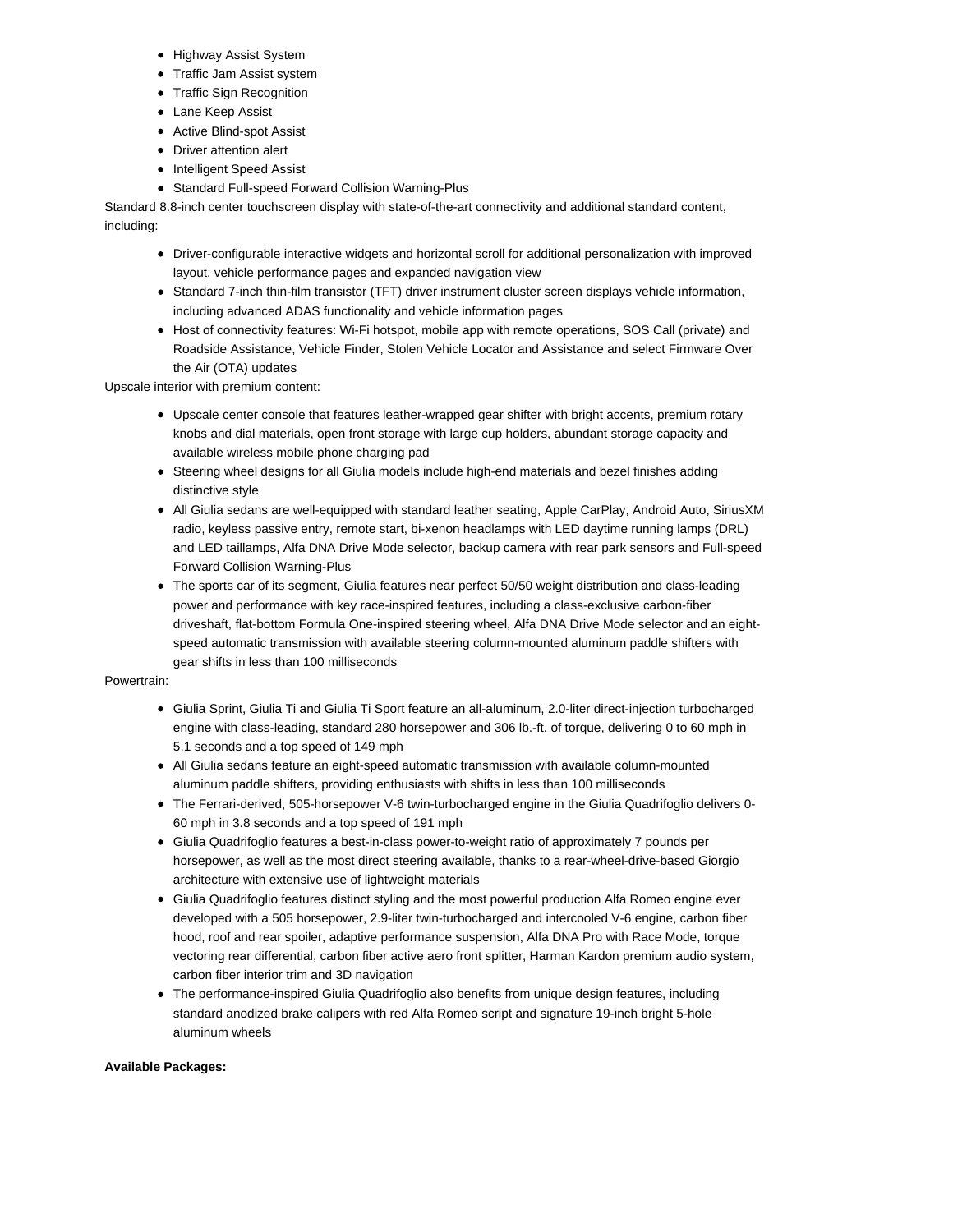- Premium Interior and Sound Package: Ti and Veloce
	- 14-speaker Harman Kardon premium audio with subwoofer
	- Leather dashboard and upper door panels
- Active Assist Plus Package: Ti and Veloce
	- Vehicle alarm, driver attention alert, intelligent speed assist, highway assist system, lane keep assist, traffic sign recognition, traffic jam assist, active blind spot assist
- Red leather sport seats: Sprint and Veloce
- Saddle Brown leather seats: Ti

#### **Model Lineup**

For 2022, the Alfa Romeo Giulia lineup consists of four trims:

- Giulia Sprint
- Giulia Ti
- Giulia Veloce
- Giulia Quadrifoglio

#### **Available Exterior Colors:**

- Alfa White
- Alfa Rosso
- Anodized Blue Metallic
- Misano Blue Metallic
- Moonlight Grey
- Ocra GT Tri-Coat
- Rosso Etna Metallic
- Verde Montreal Tri-Coat
- Vesuvio Gray Metallic
- Vulcano Black Metallic

### **Available Interior Colors:**

- Black leather interior
- Saddle Brown leather interior
- Red leather interior with sport seats
- Black leather interior with sport seats
- Black leather interior with Sparco racing seats (exclusive to Quadrifoglio)

#### **More Information**

Please visit the Giulia newsroom for the latest product information, photography, videography, plus access to specification and feature availability documents.

#### **Alfa Romeo**

Born in 1910 in Milan, Italy, Alfa Romeo has designed and crafted some of the most stylish and sporty cars in automotive history. That tradition lives on today as Alfa Romeo continues to take a unique and innovative approach to automobiles. The Alfa Romeo Stelvio sets a benchmark in performance, style and technology in an SUV. The awardwinning Alfa Romeo Giulia delivers race-inspired performance, advanced technologies and an exhilarating driving experience to the premium midsize sedan segment. In early 2023, Alfa Romeo will offer its first compact SUV with the all-new Tonale. The globally available Tonale is part of a radical evolution taking place at Alfa Romeo, which looks ahead to a new era of electrification and connectivity. Alfa Romeo is part of the portfolio of brands offered by leading global automaker and mobility provider Stellantis. For more information regarding Stellantis (NYSE: STLA), please visit www.stellantis.com.

#### **Follow Alfa Romeo brand news and video on:**

Company blog: http://blog.stellantisnorthamerica.com Media website: http://media.stellantisnorthamerica.com Alfa Romeo newsroom: https://media.stellantisnorthamerica.com/newsroom.do?id=292&mid=446